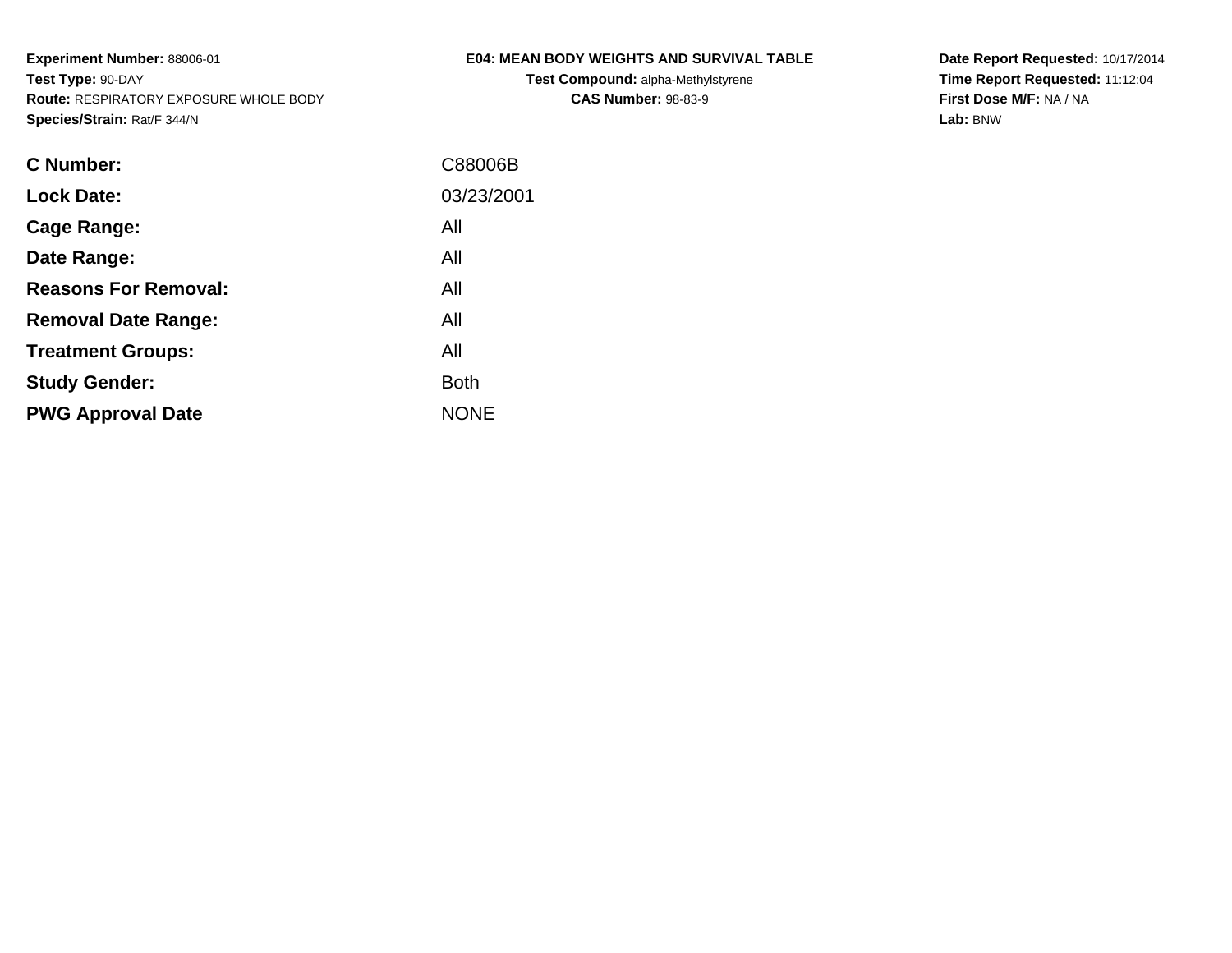### **E04: MEAN BODY WEIGHTS AND SURVIVAL TABLE**

**Test Compound:** alpha-Methylstyrene

**CAS Number:** 98-83-9

**Date Report Requested:** 10/17/2014**Time Report Requested:** 11:12:04**First Dose M/F:** NA / NA**Lab:** BNW

#### **MALE**

| <b>DAY</b>                | <b>CONTROL</b> |                           |       | <b>75 PPM</b> |    |       | <b>150 PPM</b> |    |       | <b>300 PPM</b> |    |  |
|---------------------------|----------------|---------------------------|-------|---------------|----|-------|----------------|----|-------|----------------|----|--|
|                           | WT(g)          | $\boldsymbol{\mathsf{N}}$ | WT(g) | % OF CNTL N   |    | WT(g) | % OF CNTL N    |    | WT(g) | % OF CNTL N    |    |  |
|                           | 95.2           | 10                        | 86.7  | 91.0          | 10 | 94.4  | 99.1           | 10 | 91.0  | 95.6           | 10 |  |
| 10                        | 132.7          | 10                        | 125.8 | 94.8          | 10 | 127.9 | 96.4           | 10 | 127.7 | 96.3           | 10 |  |
| 17                        | 161.0          | 10                        | 156.6 | 97.3          | 10 | 158.4 | 98.4           | 10 | 157.4 | 97.8           | 10 |  |
| 24                        | 187.7          | 10                        | 184.7 | 98.4          | 10 | 187.2 | 99.7           | 10 | 183.8 | 97.9           | 10 |  |
| 31                        | 210.7          | 10                        | 210.9 | 100.1         | 10 | 212.7 | 100.9          | 10 | 206.4 | 97.9           | 10 |  |
| 38                        | 229.0          | 10                        | 234.0 | 102.2         | 10 | 233.4 | 101.9          | 10 | 229.6 | 100.3          | 10 |  |
| 45                        | 248.2          | 10                        | 252.5 | 101.8         | 10 | 250.8 | 101.1          | 10 | 246.8 | 99.5           | 10 |  |
| 52                        | 264.9          | 10                        | 269.2 | 101.6         | 10 | 267.2 | 100.9          | 10 | 263.3 | 99.4           | 10 |  |
| 66                        | 293.8          | 10                        | 299.8 | 102.0         | 10 | 295.5 | 100.6          | 10 | 291.8 | 99.3           | 10 |  |
| 73                        | 304.1          | 10                        | 311.2 | 102.3         | 10 | 305.5 | 100.5          | 10 | 301.1 | 99.0           | 10 |  |
| 80                        | 315.3          | 10                        | 323.0 | 102.4         | 10 | 316.2 | 100.3          | 10 | 314.1 | 99.6           | 10 |  |
| 87                        | 318.3          | 10                        | 327.4 | 102.8         | 10 | 320.0 | 100.5          | 10 | 317.5 | 99.7           | 10 |  |
| <b>TERM</b><br><b>SAC</b> | 329.9          | 10                        | 337.9 | 102.4         | 10 | 333.9 | 101.2          | 10 | 328.7 | 99.6           | 10 |  |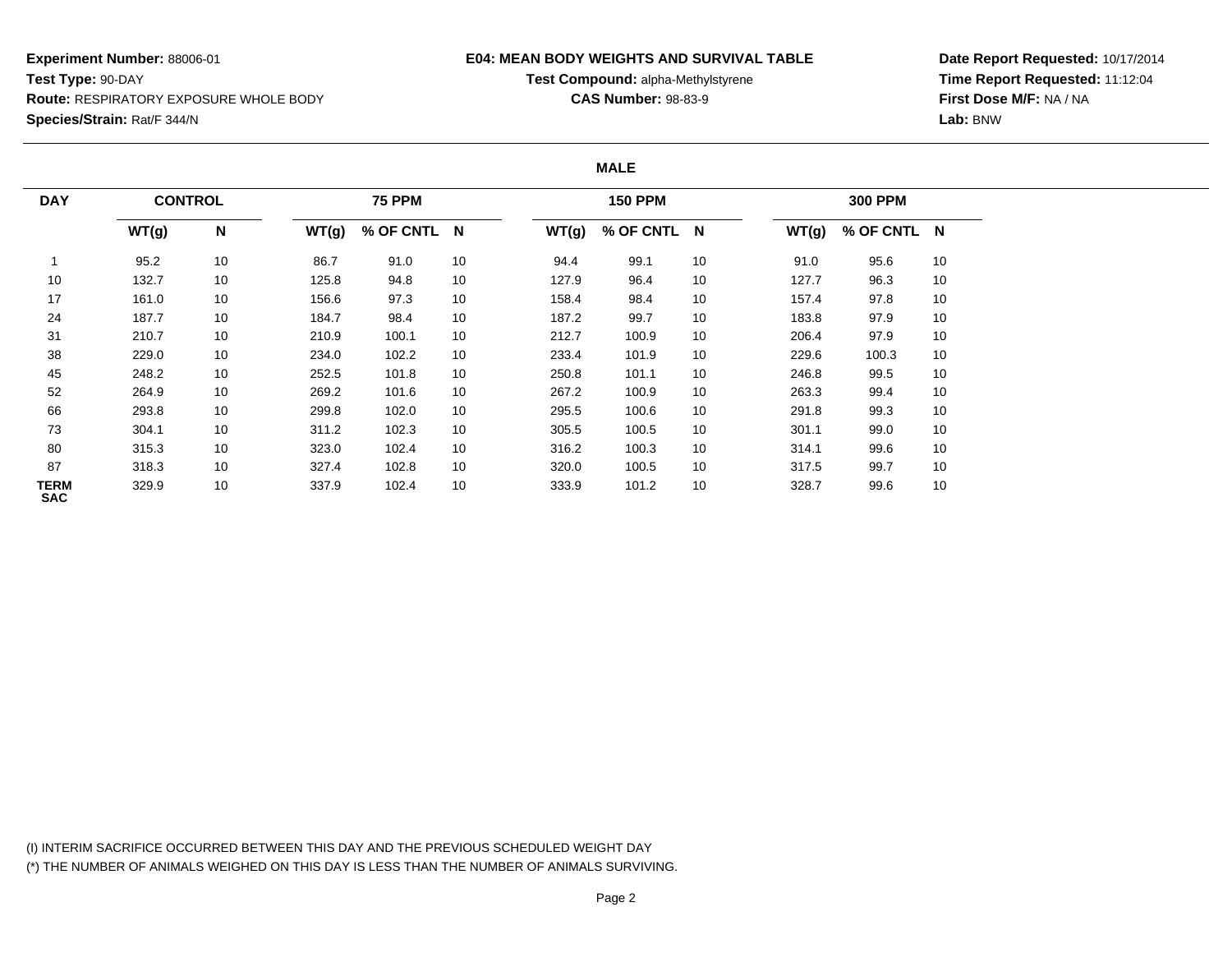### **E04: MEAN BODY WEIGHTS AND SURVIVAL TABLE**

**Test Compound:** alpha-Methylstyrene**CAS Number:** 98-83-9

**Date Report Requested:** 10/17/2014**Time Report Requested:** 11:12:04**First Dose M/F:** NA / NA**Lab:** BNW

**MALE**

| <b>DAY</b>                | 600 PPM |             |    |       | <b>1000 PPM</b> |    |  |  |
|---------------------------|---------|-------------|----|-------|-----------------|----|--|--|
|                           | WT(g)   | % OF CNTL N |    | WT(g) | % OF CNTL N     |    |  |  |
| и                         | 87.6    | 92.0        | 10 | 90.5  | 95.0            | 10 |  |  |
| 10                        | 122.9   | 92.6        | 10 | 119.7 | 90.2            | 10 |  |  |
| 17                        | 152.3   | 94.6        | 10 | 145.8 | 90.6            | 10 |  |  |
| 24                        | 182.8   | 97.4        | 10 | 171.1 | 91.2            | 10 |  |  |
| 31                        | 207.4   | 98.4        | 10 | 195.1 | 92.6            | 10 |  |  |
| 38                        | 229.8   | 100.3       | 10 | 216.5 | 94.5            | 10 |  |  |
| 45                        | 248.2   | 100.0       | 10 | 233.0 | 93.9            | 10 |  |  |
| 52                        | 264.9   | 100.0       | 10 | 248.2 | 93.7            | 10 |  |  |
| 66                        | 293.9   | 100.1       | 10 | 275.9 | 93.9            | 10 |  |  |
| 73                        | 303.1   | 99.7        | 10 | 287.8 | 94.6            | 10 |  |  |
| 80                        | 314.6   | 99.8        | 10 | 298.9 | 94.8            | 10 |  |  |
| 87                        | 314.7   | 98.9        | 10 | 300.2 | 94.3            | 10 |  |  |
| <b>TERM</b><br><b>SAC</b> | 327.2   | 99.2        | 10 | 313.2 | 94.9            | 10 |  |  |

\*\*\*END OF MALE DATA\*\*\*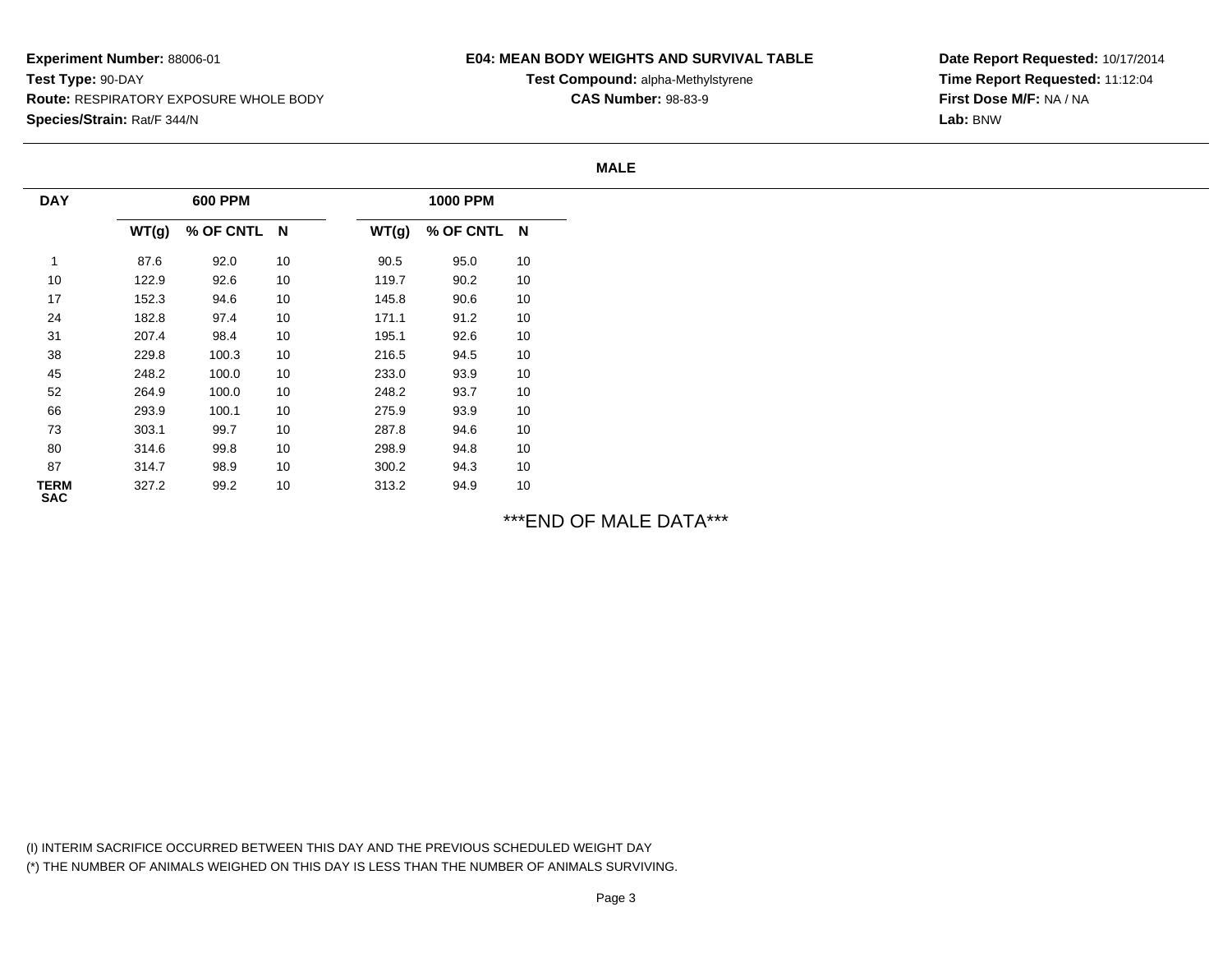### **E04: MEAN BODY WEIGHTS AND SURVIVAL TABLE**

**Test Compound:** alpha-Methylstyrene

**CAS Number:** 98-83-9

**Date Report Requested:** 10/17/2014**Time Report Requested:** 11:12:04**First Dose M/F:** NA / NA**Lab:** BNW

#### **FEMALE**

| <b>DAY</b>                | <b>CONTROL</b> |    |       | <b>75 PPM</b> |    |       | <b>150 PPM</b> |    |       | <b>300 PPM</b> |    |
|---------------------------|----------------|----|-------|---------------|----|-------|----------------|----|-------|----------------|----|
|                           | WT(g)          | N  | WT(g) | % OF CNTL N   |    | WT(g) | % OF CNTL N    |    | WT(g) | % OF CNTL N    |    |
|                           | 89.6           | 10 | 89.5  | 99.9          | 10 | 89.6  | 100.0          | 10 | 89.5  | 99.8           | 10 |
| 9                         | 111.1          | 10 | 108.6 | 97.8          | 10 | 107.2 | 96.5           | 10 | 105.1 | 94.6           | 10 |
| 16                        | 125.3          | 10 | 123.8 | 98.8          | 10 | 122.4 | 97.7           | 10 | 119.8 | 95.7           | 10 |
| 23                        | 138.7          | 10 | 138.4 | 99.8          | 10 | 136.6 | 98.5           | 10 | 134.5 | 97.0           | 10 |
| 30                        | 150.1          | 10 | 150.7 | 100.4         | 10 | 147.9 | 98.5           | 10 | 144.7 | 96.4           | 10 |
| 37                        | 158.7          | 10 | 161.8 | 101.9         | 10 | 161.3 | 101.6          | 10 | 156.8 | 98.8           | 10 |
| 44                        | 169.7          | 10 | 171.9 | 101.3         | 10 | 168.6 | 99.4           | 10 | 164.5 | 96.9           | 10 |
| 51                        | 175.4          | 10 | 177.3 | 101.1         | 10 | 176.9 | 100.9          | 10 | 168.5 | 96.1           | 10 |
| 65                        | 187.1          | 10 | 188.0 | 100.5         | 10 | 186.3 | 99.6           | 10 | 182.5 | 97.5           | 10 |
| 72                        | 190.2          | 10 | 194.1 | 102.1         | 10 | 191.4 | 100.6          | 10 | 185.9 | 97.8           | 10 |
| 79                        | 197.3          | 10 | 198.3 | 100.5         | 10 | 194.3 | 98.5           | 10 | 190.1 | 96.4           | 10 |
| 86                        | 196.2          | 10 | 196.3 | 100.1         | 10 | 196.2 | 100.0          | 10 | 191.0 | 97.4           | 10 |
| <b>TERM</b><br><b>SAC</b> | 201.0          | 10 | 203.0 | 101.0         | 10 | 202.6 | 100.8          | 10 | 197.8 | 98.4           | 10 |